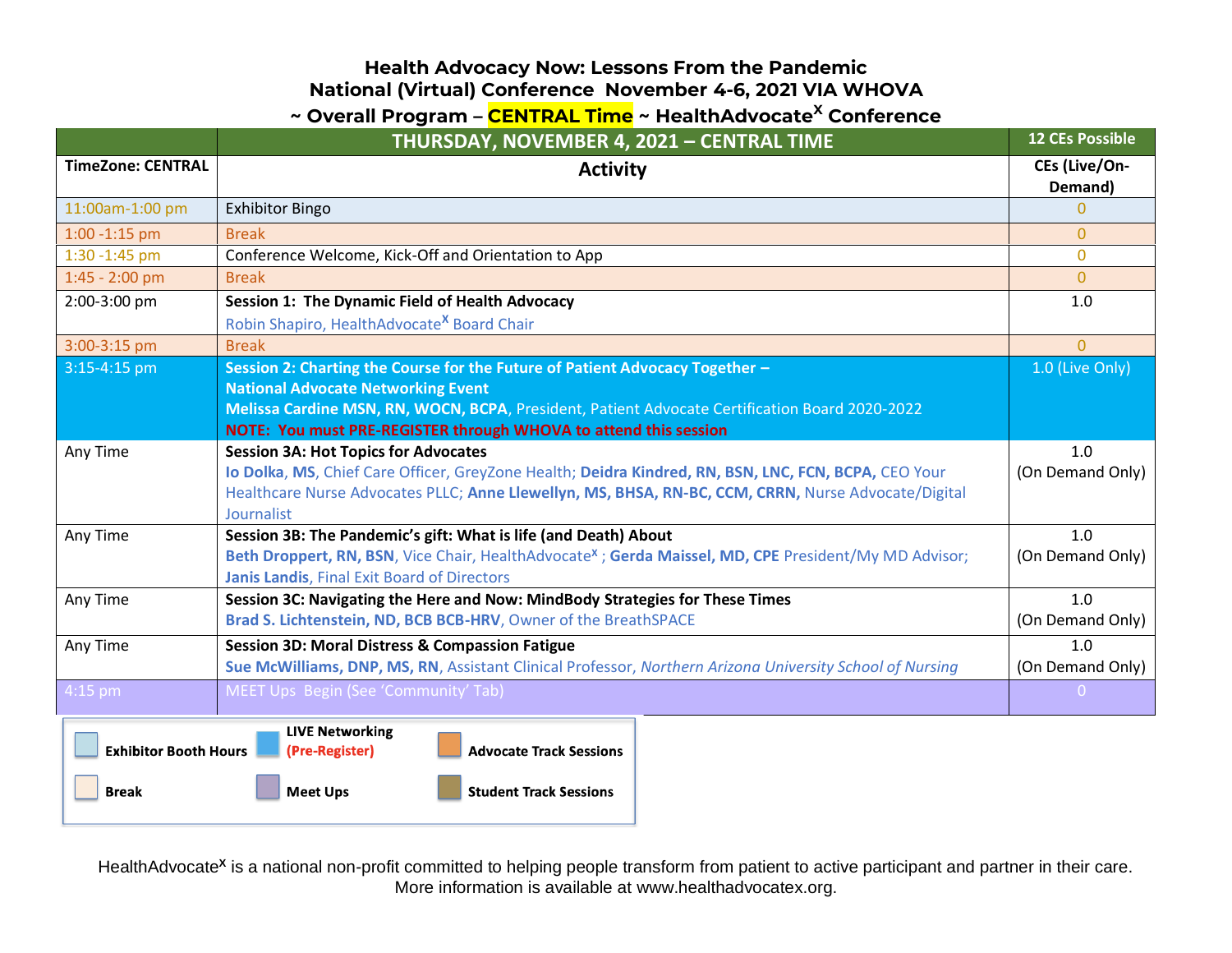#### **Health Advocacy Now: Lessons From the Pandemic National (Virtual) Conference November 4-6, 2021 VIA WHOVA**

| ~ Overall Program – CENTRAL Time ~ HealthAdvocate <sup>X</sup> Conference |                                                                                                                 |                |
|---------------------------------------------------------------------------|-----------------------------------------------------------------------------------------------------------------|----------------|
|                                                                           | FRIDAY, NOVEMBER 5, 2021 - CENTRAL TIME                                                                         |                |
| $10:00 - 10:30$ am                                                        | Welcome, Land Acknowledgement, Presenting Sponsor Welcome & Special 'X' Award Presentation -                    | $\Omega$       |
|                                                                           | Land Acknowledgement - Syreeta Nolan, Founder JADE and HealthAdvocateX Board Member                             |                |
|                                                                           | Presenting Sponsor Welcome - L. Bradley Schwartz, Founder, Greater National Advocates                           |                |
|                                                                           | Special 'X' Award - Recognizing Dale Reisner, MD for her Service                                                |                |
| 10:30-10:45pm                                                             | <b>Break</b>                                                                                                    | $\overline{0}$ |
| 10:45-11:45 am                                                            | <b>Session 4: Understanding Long Covid</b>                                                                      | 1.0            |
|                                                                           | Diana Berrent, Founder of Survivor Corps; Natalie Lambert, PhD, Associate Professor of Medicine, Department     |                |
|                                                                           | of Biostatistics and Health Data Science Indiana University School of Medicine; Liza Fisher, Long Covid Patient |                |
| 11:45 am - NOON                                                           | <b>Break</b>                                                                                                    | $\Omega$       |
| Noon -1:00 pm                                                             | <b>Session 5: Elevating Health Equity for Every Person</b>                                                      | 1.0            |
|                                                                           | Nwando Anyaoku, MD, MPH, MBA, Chief Health Equity Officer for Swedish Health Services                           |                |
| $1:00 - 2:15$ pm                                                          | <b>Break to Visit Exhibitors/Informal Networking</b>                                                            | $\overline{0}$ |
| $2:15 - 3:15$ pm                                                          | Session 6: The Changing Tides of Primary Care: Grace, Advocacy and Resiliency During Covid                      | 1.0            |
|                                                                           | Jane Dunham, MD, Chief of Primary Care, Virginia Mason Medical Center; Norris Kamo, MD, Dir. of Clinical        |                |
|                                                                           | Quality & Informatics, Department of Primary Care, Virginia Mason Medical Center                                |                |
| $3:15 - 3:30$ pm                                                          | <b>Break</b>                                                                                                    | $\Omega$       |
| $3:30 - 4:30$ pm                                                          | Session 7: Reimagining Health: Framework for Active Collaboration                                               | 1.0            |
|                                                                           | Daniel Sands, MD, MPH, Co-Founder of Society for Participatory Medicine                                         |                |
| $4:30 - 4:45$ pm                                                          | <b>Break</b>                                                                                                    | $\overline{0}$ |
| $4:45 - 5:45$ pm                                                          | Happy Hour - Let's Chat! (Networking With Specific Topics) Sponsored by NAHAC                                   | $\Omega$       |
|                                                                           | NOTE: You must PRE-REGISTER through WHOVA to attend this session                                                |                |
| $5:45 - 6:00$ pm                                                          | Concluding Session/Wrap Up/What's Next and Toast                                                                |                |
| 6:00 pm                                                                   | MEET UPS for Organizations (See 'Community Tab' in WHOVA App)                                                   | $\overline{0}$ |

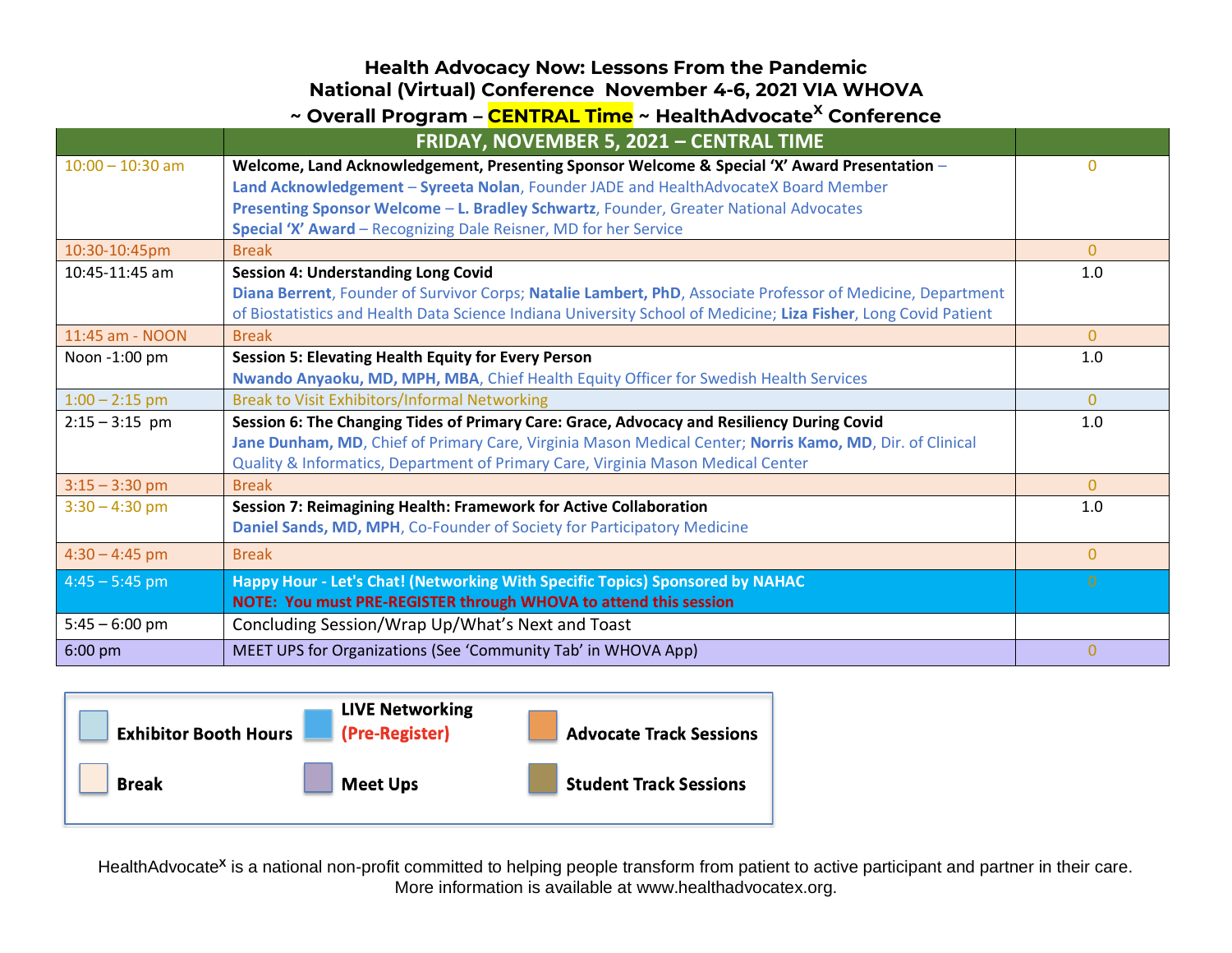#### **Health Advocacy Now: Lessons From the Pandemic National (Virtual) Conference November 4-6, 2021 VIA WHOVA ~ Overall Program – CENTRAL Time ~ HealthAdvocate<sup>X</sup> Conference**

|                        | SATURDAY, NOVEMBER 6, 2021 - CENTRAL TIME                                |                |
|------------------------|--------------------------------------------------------------------------|----------------|
| $10:00 - 11:00$ am     | <b>PRACTICING ADVOCATE TRACK</b>                                         | 1.0            |
|                        | Session 8: Achieving Business Goals by Refining Your Strategic Niche     |                |
|                        | Vanessa Laughlin, Principal, Banister Advisors LLC                       |                |
| $11:00 - 11:15$ am     | <b>Break</b>                                                             | $\mathbf{0}$   |
| $11:15$ am $-12:15$ pm | <b>PRACTICING ADVOCATE TRACK</b>                                         | 1.0            |
|                        | Session 9: Essential Preparations For Growing and Scaling your Business  |                |
|                        | Ginger Jones, RN CCM CNLCP, CEO, MyCare Alliance                         |                |
|                        |                                                                          | $\Omega$       |
| $N$ oon $-1:30$ pm     | <b>STUDENT TRACK: Practicing Advocates Panel Discussion for Students</b> | $\overline{0}$ |
|                        | Stacey Batista, MD, BCPA, Health Advisor, PinnacleCare                   |                |
|                        | Vickie Fanfan Yang, MSW, LSWAIC, Navigator, Banister Advisors            |                |
|                        | Dianne Savastano, BSN, MBA, President & Founder, Healthassist            |                |
| $1:30 - 2:15$ pm       | <b>Break</b>                                                             | $\Omega$       |
| $2:15 - 3:00$ pm       | <b>STUDENT TRACK: Lessons in Setting Up A Practicum/Internship</b>       | $\Omega$       |
|                        | <b>Jenny Perez, MA, BCPA</b>                                             |                |
|                        | Sarah Morton, MBA, MA, BCPA                                              |                |
| $3:00$ pm              | <b>Meeting Concludes</b>                                                 | $\mathbf{0}$   |